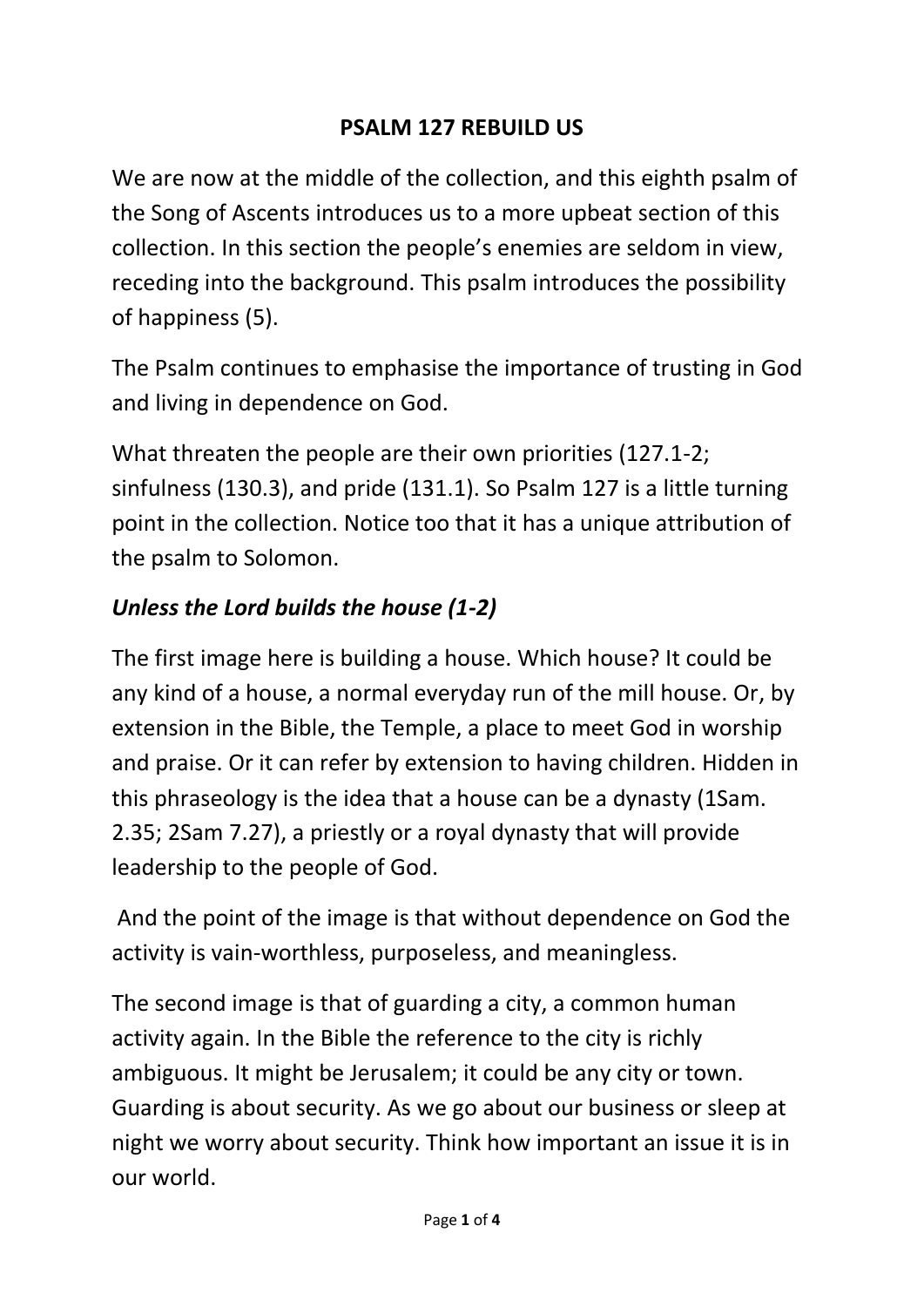Guarding is a characteristic activity of God (Pss. 25.20; 34.20; 86.2; 97.10; 116.6; 121.3-5, 7-8). Without God's presence human guarding is of no avail. Security belongs to God. Now of course this is an article of faith.

The third image is that of excessive work arising from and leading to needless anxiety. This is another common modern activity. While 2d is not completely clear (NRSV) the meaning is: God provides what humans need without their excessive striving. Grace is the key. This verse is a counterpoint to Gen. 3.17-19 in that it promises provision beyond what humans can produce for themselves. It is a reversal of the Fall.

Resting secure in the God whose covenant love surrounds and desires our peace allows us to sleep in peace.

# *Unless the Lord builds the family (3-5)*

Think about how domestic this psalm is. Securing a home, establishing a safe neighbourhood, working for a living, and having children.

All of these activities can be approached in terms of human effort and accomplishment. However the psalmist insists that they should be viewed in relation to God, and in the case of children they are to be seen as God's gift.

In the context of the Exile these children are the future, they represent strength to rebuild and security against the inevitable enemies that may assault the family or the nation.

The fact that this Psalm is attributed to Solomon is very interesting. The great builder of Israel spent more time on his own house than building the Temple (13 v. 7).He had many children but many to pagan wives and that became a problem for Israel's worship and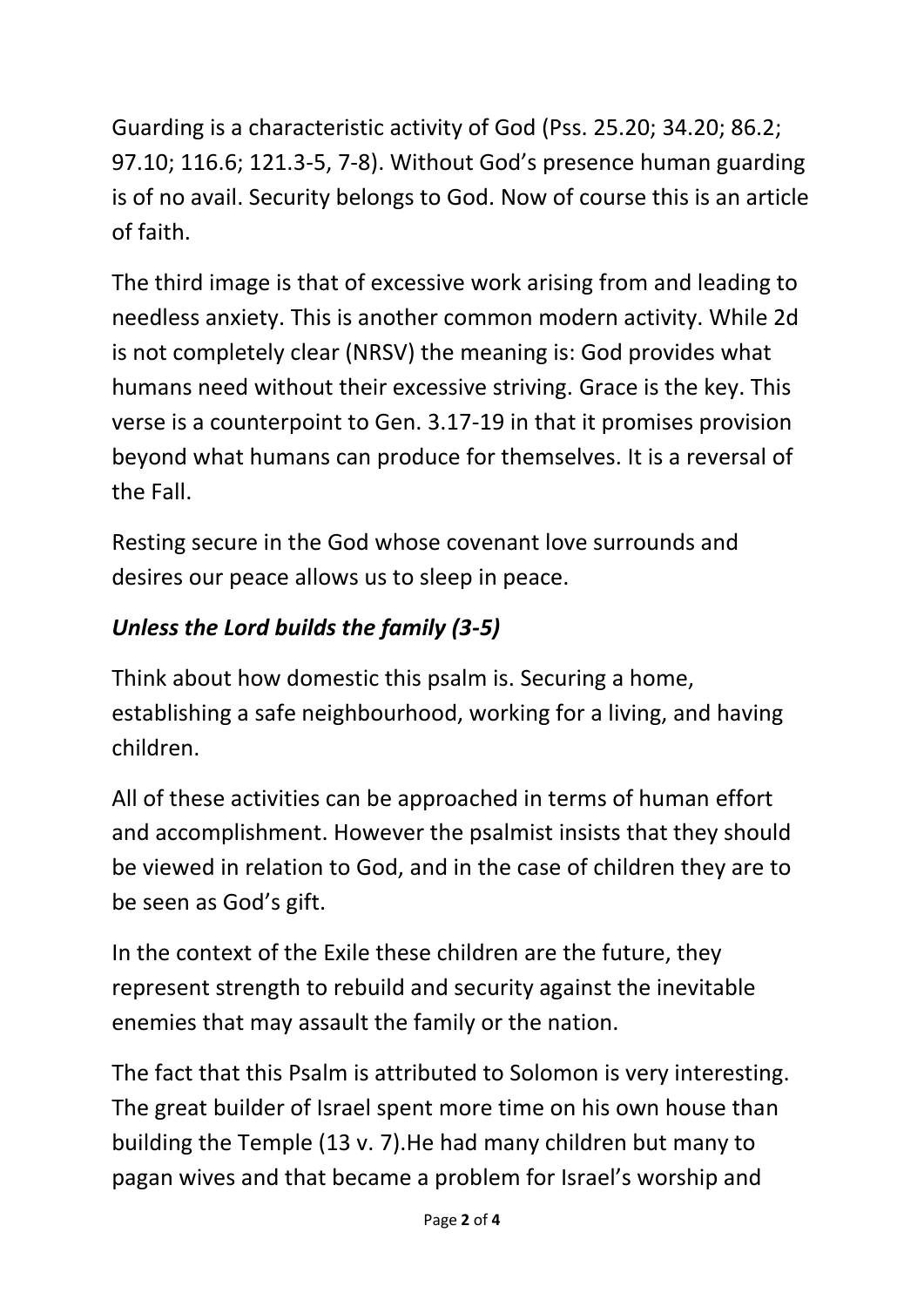commitment the one God. He secured the kingdom but with methods such as forced labour, royal violence, forced taxes. The result was the destruction of the united kingdom. He is a wonderful negative example of the values of this psalm.

Without God everything we do in our ordinary domestic lives is fleeting and empty.

To be content (5, see Ps 112.1) is to be settled and at peace. It is linked to being blessed. This is the wonderful news of God's promise of presence in our mundane domestic lives that creates contentment or peace.

### *Further reflection*

Ordinary realities of life are of extraordinary significance. God cares about the mundane matters of real estate, community, work and family.

But the Psalm challenges the everyday secular understanding of these realities. On the one hand, the normal routines of life are not just irritants to be tolerated and, on the other, they are not the be-all and end-all of human existence.

Having a nice house maybe part of the Oz dream but it needs more to make it a home. Having a crime free neighbourhood does little good if all we live for is hoarded goods. Making a living is a proper activity but it means little if we do not know what it is that makes work and life worthwhile.

Our desire to assist the hungry and dispossessed in our community, our care and encouragement of seniors or our advocating for refugees need deep grounding in God's love and mercy.